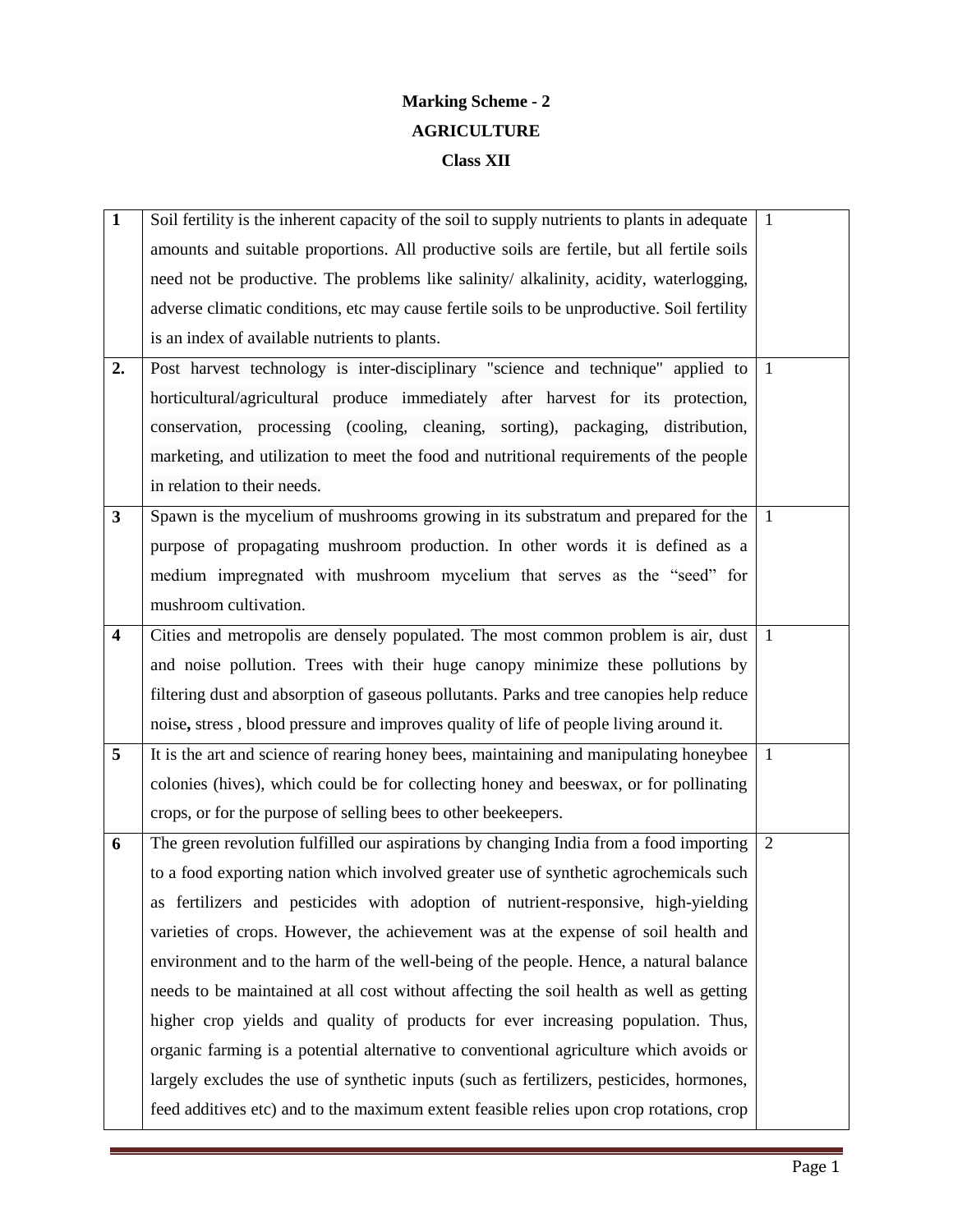|                | residues, animal manures, off-farm organic waste, mineral grade rock additives and       |                |
|----------------|------------------------------------------------------------------------------------------|----------------|
|                | biological system of nutrient mobilization and plant protection.                         |                |
| $\overline{7}$ | Blue green algae or cyanobacteria are photosynthetic prokaryotic microorganisms          | $\overline{1}$ |
|                | capable of fixing atmospheric nitrogen. They make a substantial contribution in the      |                |
|                | nitrogen economy of crop production. The predominant genera of nitrogen fixing BGA       |                |
|                | are Anabaena, Nostoc, Calothrix and Tolypothrix.                                         |                |
|                | Blue green algae are recommended for lowland rice. In submerged rice fields, BGA is      |                |
|                | applied one week after transplanting at rate of 10 Kg /ha and the field is flooded with  | - 1            |
|                | 2.5 to 5 cm deep water.                                                                  |                |
| 8              | Reasons behind the use of thermal processing during food processing and preservation     |                |
|                | are                                                                                      | $1 x 2 = 2$    |
|                | Inactivation of enzymes to check biochemical reaction like ripening.<br>a)               |                |
|                | To kill microorganism as most of them are killed in the range 82-93 °C. Spores<br>b)     |                |
|                | are not destroyed even at 100°C for 30 min. Therefore, to ensure sterility (total        |                |
|                | microbial destruction, including spores), a temperature of $121^{\circ}$ C must be       |                |
|                | maintained for 15 min or longer.                                                         |                |
| 9              | Major factors hampering the growth of food processing sector and holding it back.        | $1x2 = 2$      |
|                | Comprehensive national level policy on food processing sector<br>a)                      |                |
|                | Availability of trained manpower and Cost effective food machinery &<br>b)               |                |
|                | packaging technologies                                                                   |                |
| 10             | Chemical pesticides have proven harmful to various other species in the ecosystem        | 2              |
|                | that could be beneficial. However, plant based biopesticide are devoid of these effects. |                |
|                | Example neem leaves, seed kernels and neem extracts Moreover Bio-pesticides are          |                |
|                | preferred over chemical pesticides for the following reasons: no harmful residues;       |                |
|                | target specific and safe to beneficial organisms like pollinators, predators, parasites  |                |
|                | etc.; growth of natural enemies of pests is not affected, environmental friendly and     |                |
|                | cost effective                                                                           |                |
| 11             | Insect pest management or Integrated Pest Management (IPM) is a system<br>a)             | $\overline{1}$ |
|                | that, in the context of associated environment and population dynamics of the            |                |
|                | pest species, utilizes all suitable techniques and methods in as compatible a            |                |
|                | manner as possible and maintains pest populations at levels below those                  |                |
|                | causing economic injury.                                                                 |                |
|                | The cultural control is a key component of Integrated Pest Management.<br>b)             |                |
|                | Cultural method of pest control involves use of production and management                | 2              |
|                | techniques followed by farmers for crop productivity to manipulate pest                  |                |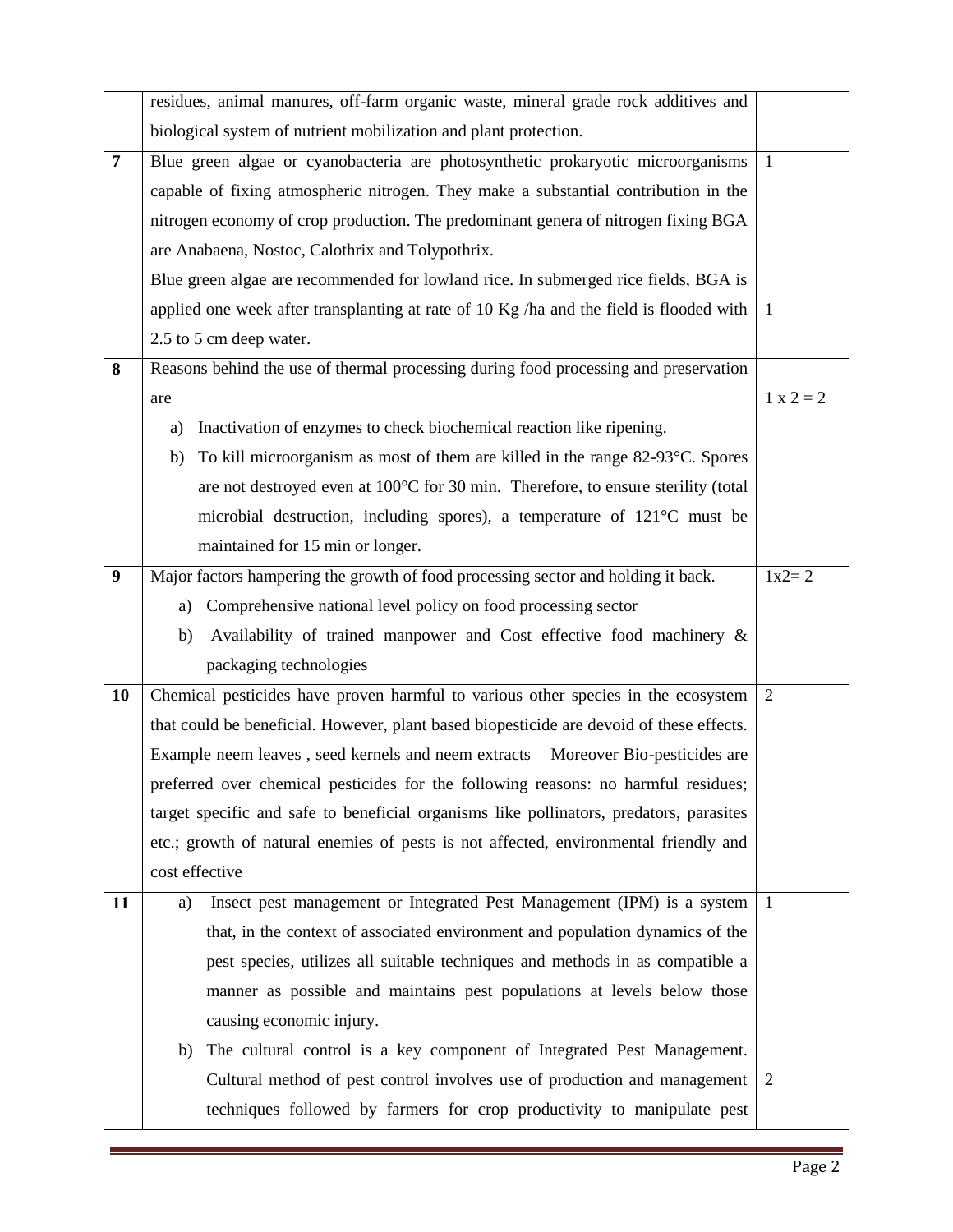| population. Cultural control consists of introducing minor changes in the farm  |
|---------------------------------------------------------------------------------|
| practices and farm machinery that aids both in agricultural production and pest |
| control.                                                                        |

| S.No.          | <b>Cropping Techniques</b>                               | <b>Pest controlled</b>             |
|----------------|----------------------------------------------------------|------------------------------------|
| 1              | Summer ploughing                                         | of<br>caterpillar<br>Red<br>hairy  |
|                |                                                          | Groundnut                          |
| $\overline{2}$ | Puddling under lowland condition in<br>paddy cultivation | Rice mealy bug                     |
| 3              | Pest free seed material                                  | Potato<br>tuber<br>moth,<br>Banana |
|                |                                                          | rhizome weevil                     |
| 4              | High seed rate                                           | Sorghum shootfly                   |
| 5              | Plant density                                            | Rice Brown planthopper             |
| 6              | Trap cropping in cabbage<br>and                          | Diamond back moth                  |
|                | cauliflower. Trap crop is mustard                        |                                    |
| 7              | Earthing up                                              | Sugarcane early shoot borer        |
| 8              | Destruction<br>of<br>hosts<br>weed                       | Citrus fruit sucking moth          |
|                | (Tinosporacordifolia)                                    |                                    |
| 9              | Trimming and plastering                                  | Rice grass hopper                  |

The cropping techniques mentioned above are adopted for the pest control. The cultural control can be effective if practiced at the community level. For example, farm practices like synchronised sowing, crop sanitation, crop rotation have beneficial effect if adopted on a large scale.

#### c) **Biological control**

The study and utilization of parasitoids, predators and pathogens for the regulation of pest population densities is called as biological pest control. The techniques adopted for biological control are as follows:

1. Conservation and encouragement of indigenous natural enemies

2. Introduction of natural enemies into a new locality

3. Mass culturing and release of natural enemies to increase its population.

#### **Parasitoids as a biocontrol:**

Parasitoid is an insect parasite of an arthropod which is parasitic in immature stages and adults are free living.

e.g. 1.Trichogrammachilonis on the eggs of sugarcane internode borer, cotton bollworm.

2. Chelonusblackburni on the eggs of cotton spotted bollworm.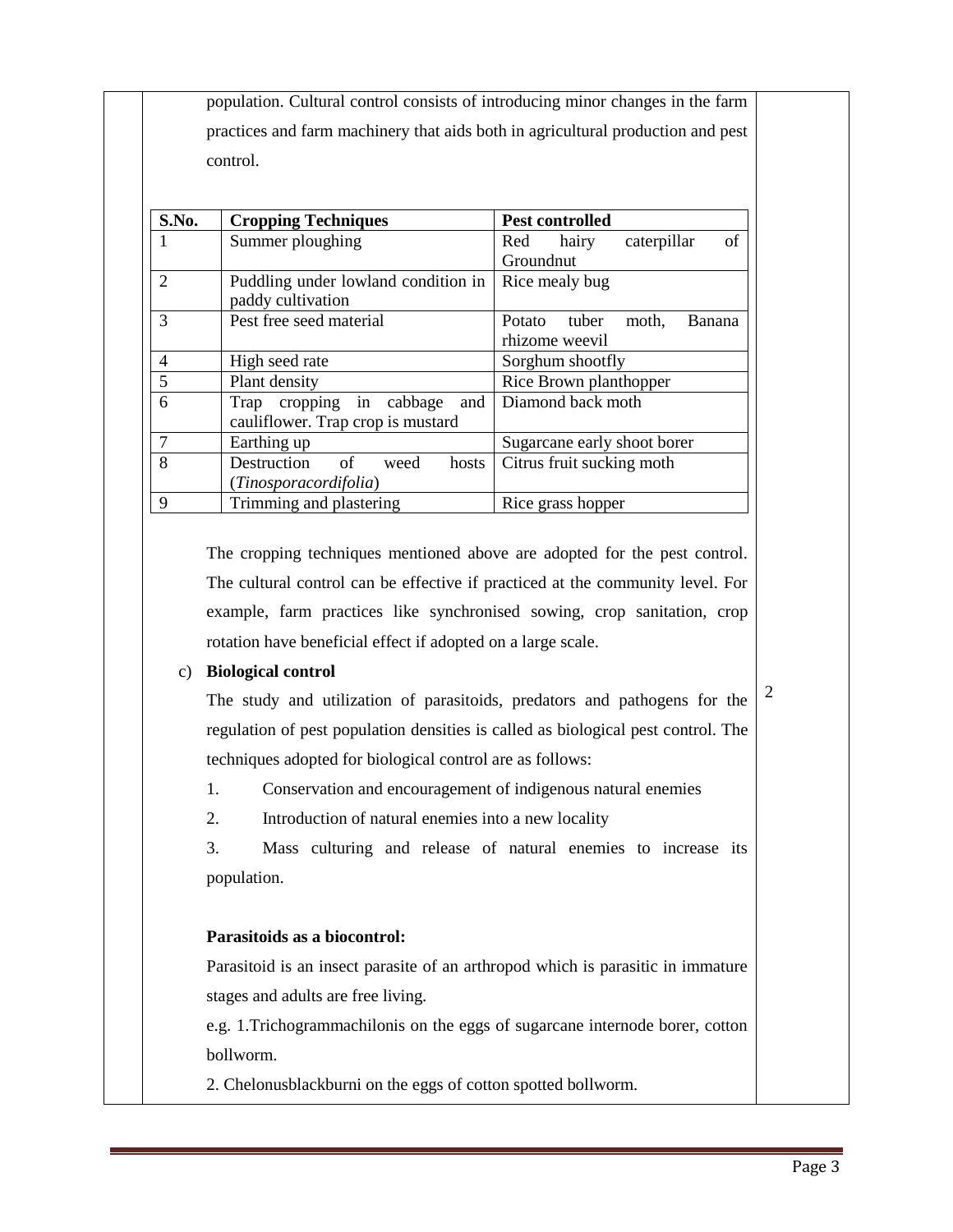|    | Predators as a biocontrol:                                                       |                        |
|----|----------------------------------------------------------------------------------|------------------------|
|    | Predator is a free living organism throughout its life. Predator kills its prey. |                        |
|    | The predator is usually larger than its prey.                                    |                        |
|    | e.g. 1. Lady bird beetle (Coccinellaseptumpunctata) against aphids (pest).       |                        |
|    | 2. Reduviid bug (Rhinocorisfuscipes) against cotton American bollworm (          |                        |
|    | Helicoverpaarmigera) (pest)                                                      |                        |
|    |                                                                                  |                        |
| 12 | <b>Functions of calcium:</b>                                                     | $\frac{1}{2} \times 3$ |
|    | Calcium in plants forms Ca-pectate which is an essential constituent<br>a)       | (any three)            |
|    | of cell wall.                                                                    |                        |
|    | Calcium increases stiffness of plants.<br>b)                                     |                        |
|    | It is involved in mitosis.<br>c)                                                 |                        |
|    | It maintains chromosome structure.<br>d)                                         |                        |
|    | It regulates the meristem growth and functioning of the root tips.<br>e)         |                        |
|    | It protects the root cells against low pH, ion balance and toxic effects<br>f    |                        |
|    | of Al, Fe, etc.                                                                  |                        |
|    | It regulates the activities of enzymes like phospholipase, arginine<br>g)        |                        |
|    | kinase, amylase, and ATPase.                                                     |                        |
|    |                                                                                  |                        |
|    | Deficiency of calcium:                                                           |                        |
|    | Deficiency symptoms are observed on the younger leaves as calcium<br>a)          | $\frac{1}{2}x^2$       |
|    | is immobile in plants.                                                           | (any two)              |
|    | b) Younger leaves in the calcium deficient plants are short and distorted.       |                        |
|    | Under severe deficiency condition, the apical meristem dies resulting<br>C)      |                        |
|    | in the production of tillers from the basal nodes.                               |                        |
|    | In case of cereal crops, the upper internodes are small and the leaves<br>d)     |                        |
|    | are crowded exhibiting a rosette appearance.                                     |                        |
|    | The root system is stunted. The flowering and maturity is delayed due<br>e)      |                        |
|    | to calcium deficiency.                                                           |                        |
|    | Calcium deficiency syndromes in apples are bitter pit and in tomatoes<br>f)      |                        |
|    | blossom end rot.                                                                 |                        |
|    | <b>Functions of magnesium:</b>                                                   |                        |
|    | Magnesium is an essential constituent of chlorophyll and so it<br>a)             | $\frac{1}{2} \times 3$ |
|    | is important for photosynthesis process.                                         |                        |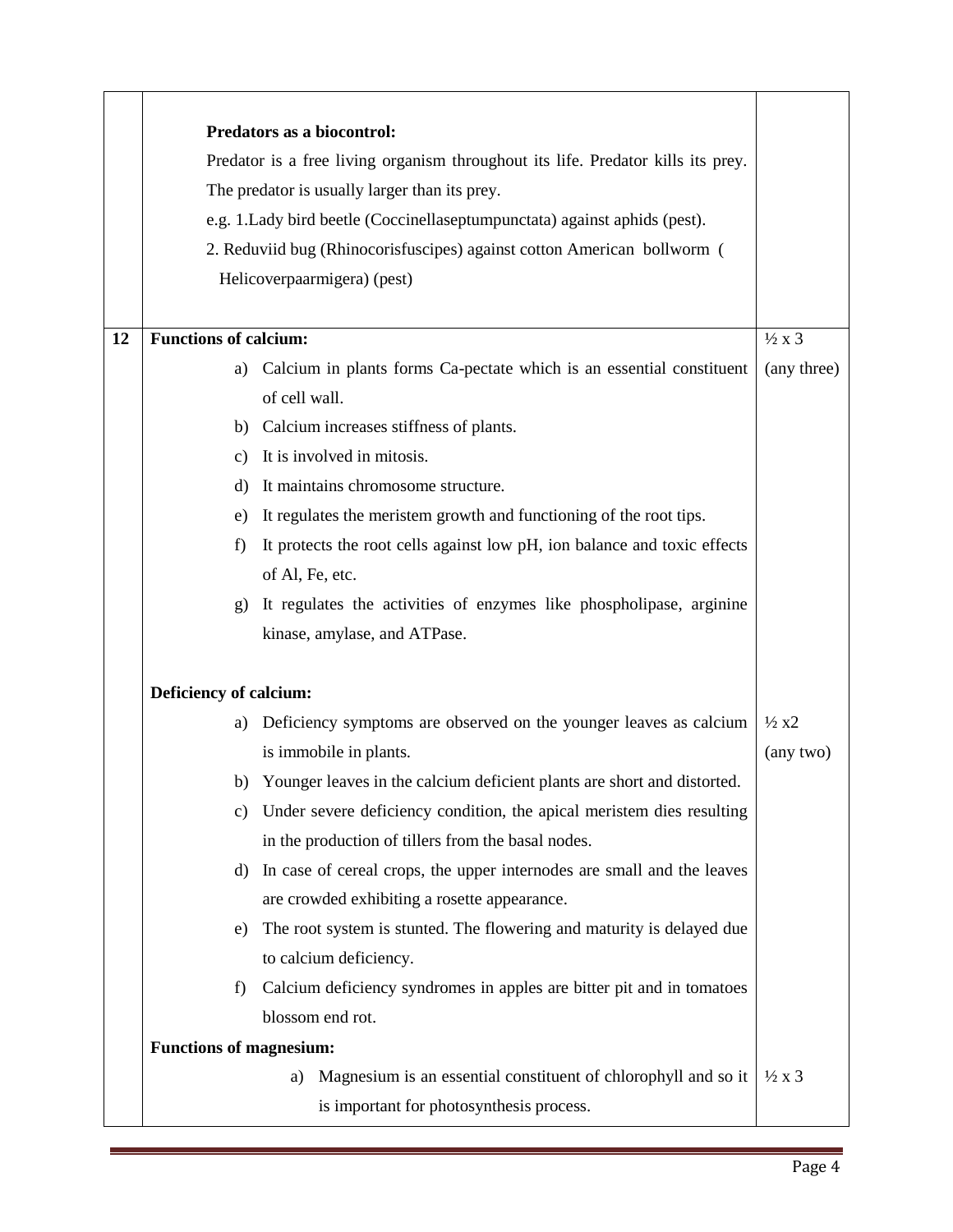|    |                          |             |                                      |                                               | b) It regulates the activities of enzymes involved in the nucleic               |                  |
|----|--------------------------|-------------|--------------------------------------|-----------------------------------------------|---------------------------------------------------------------------------------|------------------|
|    |                          |             |                                      |                                               | acids synthesis and metabolism of carbohydrates.                                |                  |
|    |                          |             | c)                                   |                                               | Magnesium aids in the movement of sugars and translocation                      |                  |
|    |                          |             |                                      | of phosphorus in the plants.                  |                                                                                 |                  |
|    | Deficiency of magnesium: |             |                                      |                                               |                                                                                 |                  |
|    | a)                       |             |                                      |                                               | Deficiency symptoms are observed in the plants with less than 0.1 %             |                  |
|    |                          | Mg.         |                                      |                                               |                                                                                 | $\frac{1}{2}x^2$ |
|    |                          |             |                                      |                                               | b) Magnesium deficient plants lack vigour and they are normally stunted.        | (any two)        |
|    | c)                       |             |                                      |                                               | The older leaves exhibit the deficiency symptoms as magnesium is                |                  |
|    |                          |             |                                      |                                               | mobile in plants. Inter-veinal chlorosis followed by purple lesions             |                  |
|    |                          |             |                                      |                                               | within the chlorotic tissues is observed. As deficiency advances, the           |                  |
|    |                          |             |                                      |                                               | veins too become chlorotic and the leaves develop pale colour. The              |                  |
|    |                          |             | purple lesions turn brown or red.    |                                               |                                                                                 |                  |
|    | d)                       |             |                                      |                                               | Premature leaf abscission is observed in the deficient plants.                  |                  |
|    | e)                       |             |                                      |                                               | In cotton, the lower leaves develop reddish purple color and finally            |                  |
|    |                          |             |                                      | necrosis occurs (Reddening of leaves).        |                                                                                 |                  |
|    | f)                       |             |                                      |                                               | In Brassica, the lower leaves exhibit chlorosis with inter-veinal               |                  |
|    |                          |             |                                      | mottling. This condition is called puckering. |                                                                                 |                  |
|    |                          |             |                                      |                                               |                                                                                 |                  |
| 13 | (a)                      |             |                                      |                                               |                                                                                 |                  |
|    |                          |             | Categories of fruit processing units |                                               |                                                                                 | 3                |
|    |                          |             |                                      |                                               | According to Fruit Products Order (1955) of the Govt. of India, the fruit       |                  |
|    |                          |             |                                      |                                               | processing units are categorized as under depending upon the installed capacity |                  |
|    | and                      | requirement | of                                   | minimum<br>area                               | for<br>(Table<br>processing                                                     | 1).              |
|    |                          |             |                                      |                                               | Table 1: Categorization of fruit processing units and requirement of area.      |                  |
|    |                          |             | Category                             | Annual                                        | Minimum                                                                         |                  |
|    |                          | Sr.No       |                                      |                                               |                                                                                 |                  |
|    |                          |             |                                      | Production                                    | manufacturing<br>area                                                           |                  |
|    |                          |             |                                      | (tones)                                       | required $(m2)$                                                                 |                  |
|    | 1.                       |             | Home<br>scale(B)                     | 25                                            | 25                                                                              |                  |
|    | $\overline{2}$           |             | Cottage                              | $10 - 50$                                     | 60                                                                              |                  |
|    | 3.                       |             | scale<br>Small                       | 50-100                                        | 100                                                                             |                  |
|    |                          |             | Scale(A)                             |                                               |                                                                                 |                  |
|    | 4.                       |             | <b>Small</b><br>Scale(B)             | 100-250                                       | 150                                                                             |                  |
|    | 5.                       |             | Large Scale                          | $\Box$ 250                                    | 300                                                                             |                  |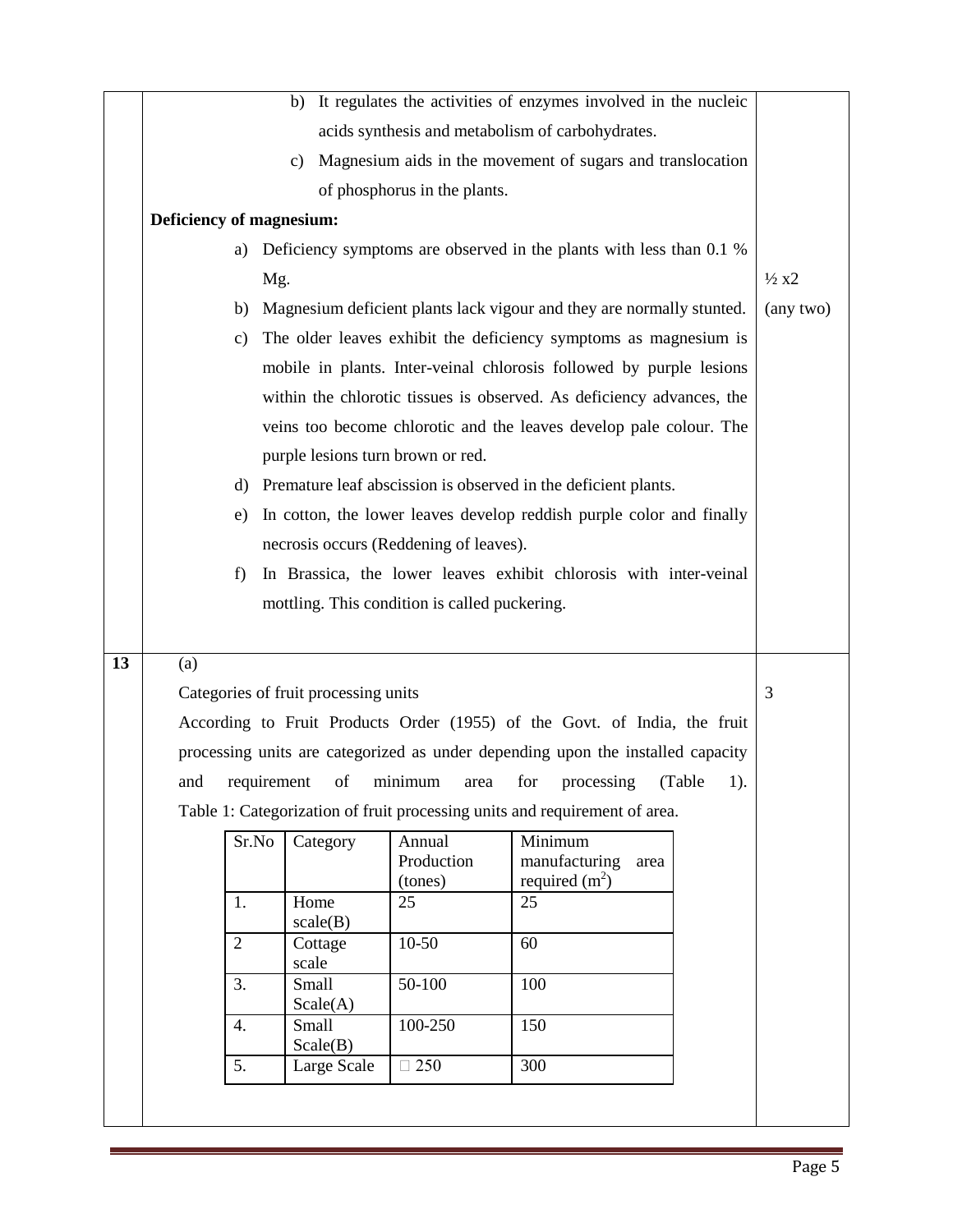|    |          | Source: www.mofpi.nic.in                                                                  |                |
|----|----------|-------------------------------------------------------------------------------------------|----------------|
|    | (b)      |                                                                                           | $\overline{2}$ |
|    |          | Cold Chain Scheme: - Launched by Govt. of India to provide integrated cold chain and      |                |
|    |          | preservation infrastructure facilities without any break from the farmer's field to the   |                |
|    |          | consumer. It covers pre-cooling facilities at production sites, reefer vans, mobile       |                |
|    |          | cooling units as well as value addition centres which includes infrastructural facilities |                |
|    |          | like Processing, Multi-line Processing or Collection Centres, etc. for horticulture and   |                |
|    |          | other allied agricultural produce.                                                        |                |
| 14 |          | (a) Various value addition from cereals                                                   | $\overline{2}$ |
|    | 1)       | Milled product                                                                            |                |
|    |          | Wheat powder/flour                                                                        |                |
|    | a)<br>b) | Maida flour                                                                               |                |
|    | c)       | Sooji/rava                                                                                |                |
|    |          | Processed products                                                                        |                |
|    | 2)<br>a) | Malted wheat                                                                              |                |
|    | b)       | Puffed wheat                                                                              |                |
|    |          | Wheat flakes                                                                              |                |
|    | C)<br>3) |                                                                                           |                |
|    |          | <b>Bakery</b> products<br><b>Bread</b>                                                    |                |
|    | a)       | <b>Bun</b>                                                                                |                |
|    | b)       | Cakes/Pasteries                                                                           |                |
|    | c)<br>d) | Rusk/soup stick                                                                           |                |
|    |          |                                                                                           |                |
|    | e)       | Cookies / Biscuits                                                                        |                |
|    | f)       | Pizza                                                                                     |                |
|    |          | (b) Steps in production of wheat flakes                                                   |                |
|    |          | Raw Material:                                                                             | 3              |
|    | a)       | The most important raw material is grain.                                                 |                |
|    | b)       | Other ingredients, such as salt, yeast, sweeteners, flavoring agents, coloring            |                |
|    |          | agents, vitamins, minerals, and preservatives are also used.                              |                |
|    | c)       | A wide variety of flavors like chocolate, cinnamon and other spices, and                  |                |
|    |          | fruit flavors may be added.                                                               |                |
|    | d)       | Vitamins and minerals are often added to wheat flakes to replace those lost               |                |
|    |          | during cooking.                                                                           |                |
|    |          |                                                                                           |                |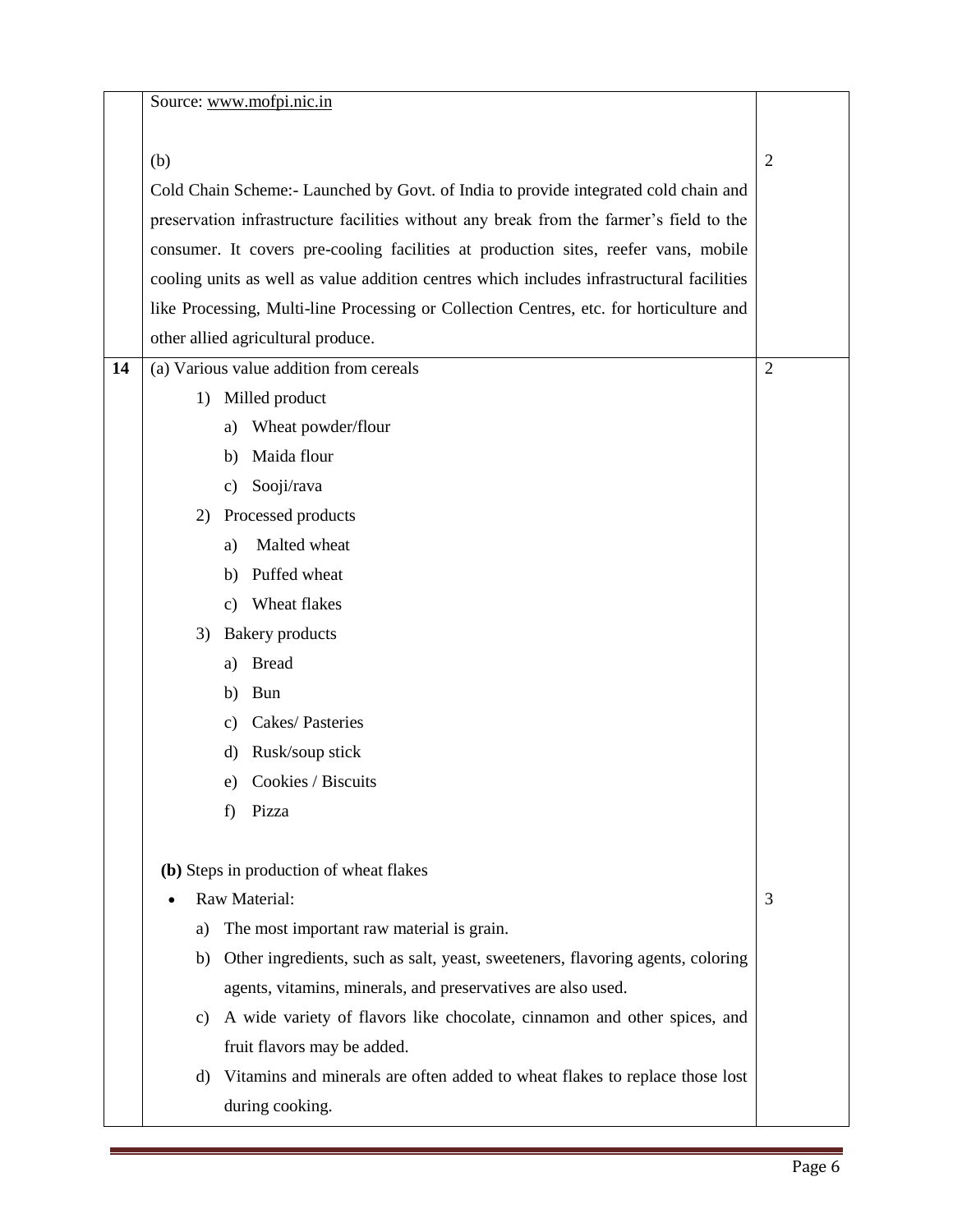|    |     | The antioxidants BHA and BHT are the preservatives most often added to<br>e)           |   |
|----|-----|----------------------------------------------------------------------------------------|---|
|    |     | prevent them from becoming stale and rancid.                                           |   |
|    |     | Preparing the grain: Grain is received at the factory, inspected, and thoroughly       |   |
|    |     | cleaned.                                                                               |   |
|    |     | Making wheat flakes: Cleaned grains are tempered in bins and subsequently              |   |
|    |     | steamed at atmospheric pressure until they attain moisture of 21%. The steamed         |   |
|    |     | wheat is passed through steam rollers which ruptures the bran coat and flatten         |   |
|    |     | the whole grain thus making the kernels more permeable to moisture during the          |   |
|    |     | cooking step. The flattened kernels are then cooked in rotating retorts along          |   |
|    |     | with malt, salt, sugar etc. for 90 min at 20 psi steam pressure. The resulting         |   |
|    |     | flakes are conveyed to ovens where they are tossed in a blast of very hot air to       |   |
|    |     | remove remaining moisture and to toast them to a desirable color and flavor            |   |
|    |     | with less than 3% moisture.                                                            |   |
|    |     | Adding coatings: After shaping, the wheat flakes may be coated with vitamins,          |   |
|    |     | minerals, sweeteners, flavors, food colors, or preservatives.                          |   |
|    |     | Packaging and storage: Prepared flakes are packed in suitable moisture proof container |   |
|    |     | of suitable size. Later they stored in cool and dry place.                             |   |
| 15 | (a) |                                                                                        | 3 |
|    | 1.  | Mother Plants: Area fixed for mother plants is an important part for                   |   |
|    |     | developing a nursery. The mother plants must be true to the type and true to           |   |
|    |     | the variety.                                                                           |   |
|    | 2.  | Pot Nursery: Are where pots are kept and sored.                                        |   |
|    | 3.  | <b>Poly bag nursery:</b> The propagated plants are planted in nursery beds for         |   |
|    |     | better growth or hardening the plants. In general, this type of nursery bed is         |   |
|    |     | prepared under partial shade                                                           |   |
|    | 4.  | Ball Nursery including beds: Ball Nursery including beds of 100 m x 55 m               |   |
|    |     | dimension with smaller seed beds.                                                      |   |
|    | 5.  | Workshed: The workshed of 6 m x 4.5 m with thatch roofs and locally                    |   |
|    |     | available materials like bamboo, wood, etc. may be constructed.                        |   |
|    | 6.  | <b>Polyhouse:</b> The polyhouse of 9 m x 4 m dimension with 90 cm, brick wall, 3.6     |   |
|    |     | m tall rhombus netting with expanded metal and polythene roof supported by             |   |
|    |     | local materials like bamboo, wood and planks, may be constructed.                      |   |
|    | 7.  | Store-cum-office: A store-cum-office of 6.0 m x 4.5 m constructed with                 |   |
|    |     | locally available materials may serve the purpose.                                     |   |
|    |     |                                                                                        |   |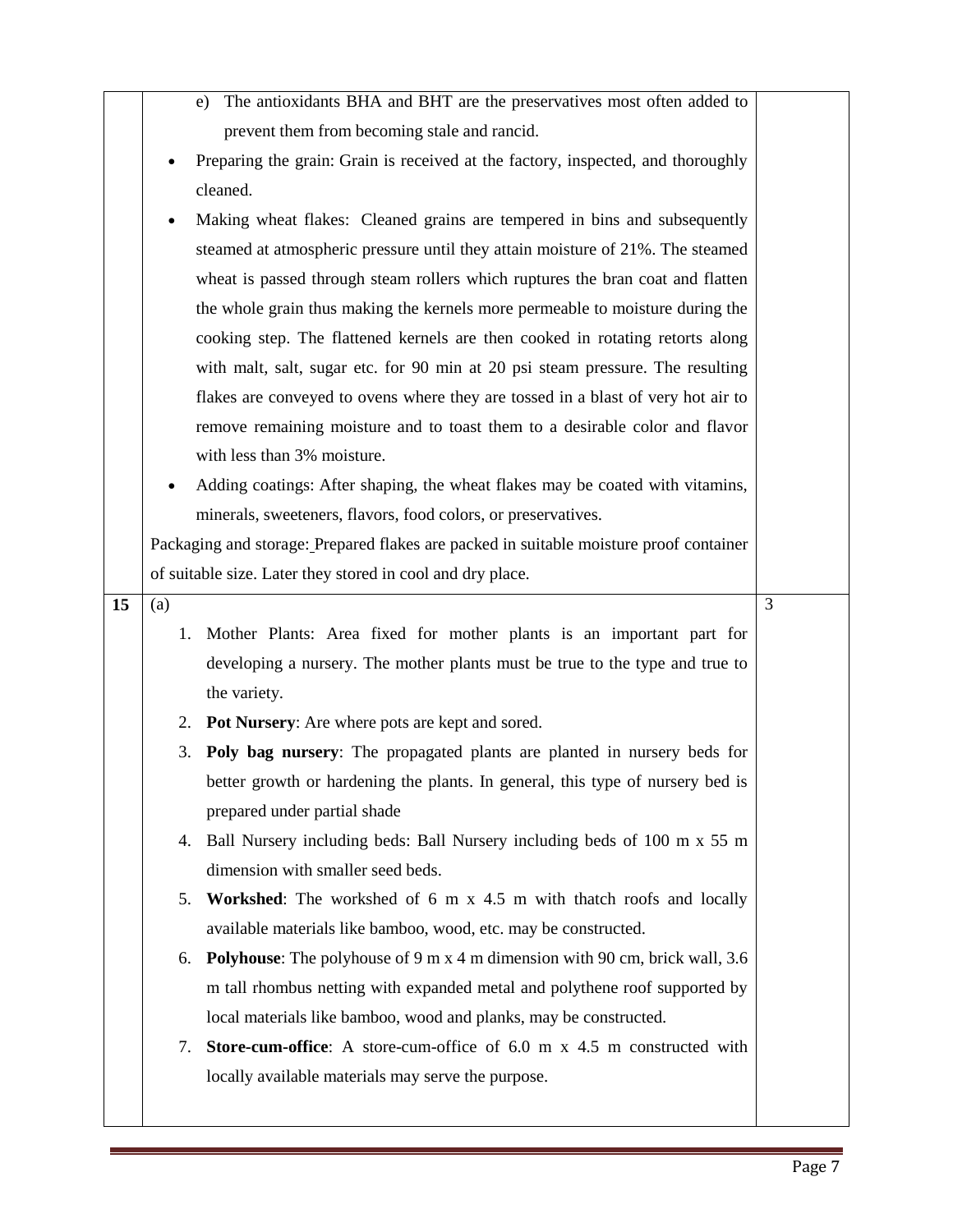| <b>Space allotment</b>                     | Sq. m. |
|--------------------------------------------|--------|
| Mother Plants                              | 560    |
| Pot Nursery                                | 200    |
| Polybag Nursery                            | 350    |
| <b>Ball Nursery including beds</b>         | 550    |
| Workshed                                   | 27     |
| Polyhouse                                  | 36     |
| Store cum office                           | 27     |
| Total                                      | 1750   |
| 15% additional for passage, drainage, etc. | 260    |
| <b>Grand Total</b>                         | 2010   |

#### (b)

While packing plants the container is neither over-packed nor loose enough allowing the contents to move about. All space should be filled up by some packing materials like straw, dried grass, etc. For long distance destinations, the ball of earth should be soaked in water and covered with a thick layer of wet moss. Only plants having a welldeveloped root system should be selected for such destinations.

Marketing of plants and planting materials is the most crucial and important part of the nursery business. The production of high quality true to the type and attractive planting materials is absolutely necessary. They must be free from pests and diseases and vigorously growing.

## **16 (a)**

**Field capacity:** The field capacity of soil describes the maximum amount of water that a soil will retain after free drainage. This situation usually exists one to three days after the soil has been thoroughly wetted by irrigation or rain. The field capacity is the upper limit of available moisture range in soil moisture and plant relations. The soil moisture tension at field capacity varies from soil to soil, but it generally ranges from 1/10 to 1/3 atmospheres. At field capacity, the micro pores are filled with water and the large soil pores are filled with air.  $2\frac{1}{2}$ 

**Permanent wilting point**: The permanent wilting point is the soil water content at which plants can no longer obtain enough moisture to meet transpiration requirements and remain wilted unless water is added to the soil. At the permanent wilting point, the water film is held tightly around the soil particles so much so that the roots in contact with the soil cannot remove the water at a sufficiently rapid rate to prevent wilting of the plant leaves. It is considered equivalent to the water held by the soil against an applied pressure of 15 bars.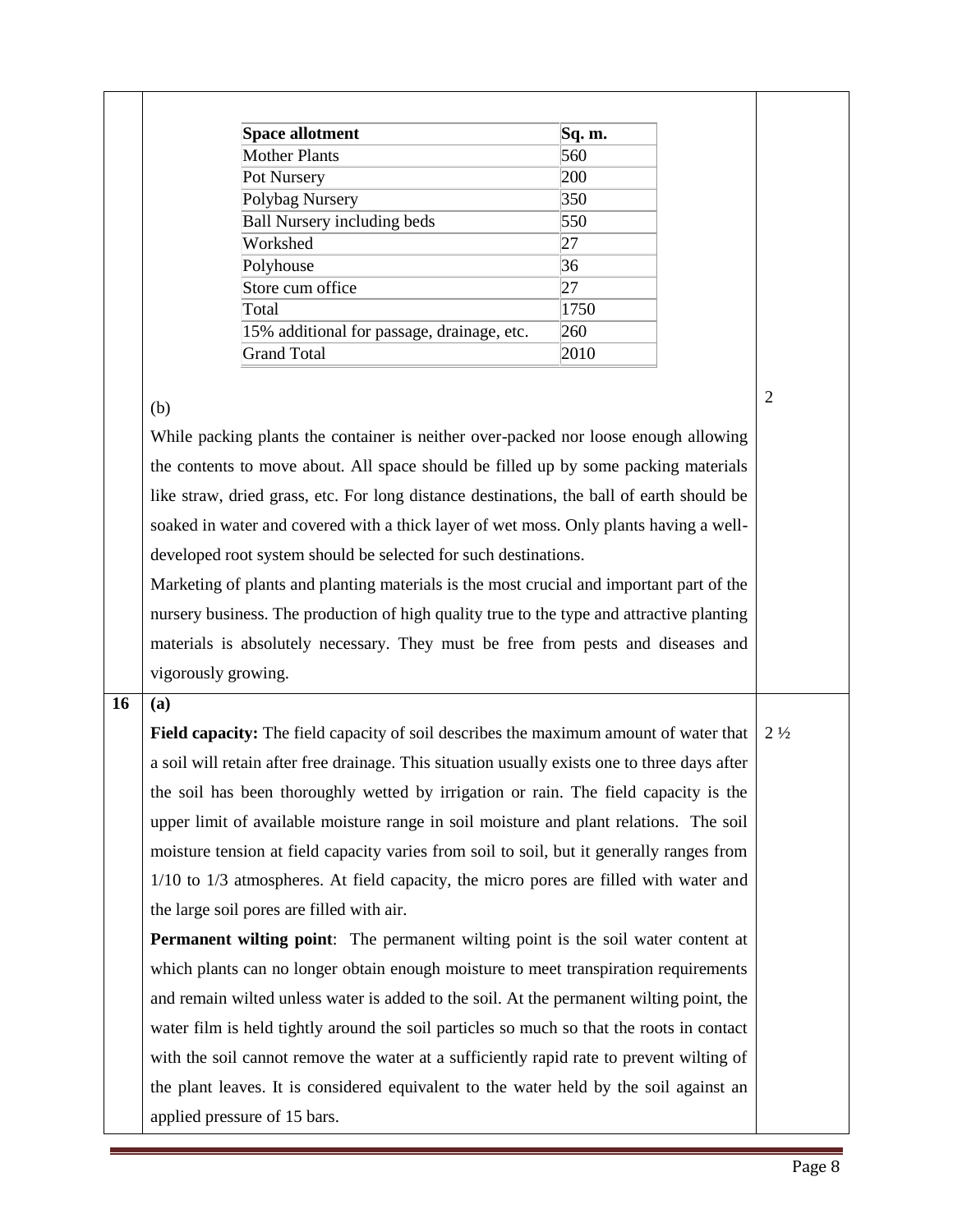#### **(b)**

#### **Explain irrigation scheduling using critical crop growth stages?**

Irrigation scheduling is defined as the frequency with which water is to be applied based on needs of the crop and nature of the soil. Irrigation scheduling is a decision making process involving when to irrigate and how much of water to apply? Irrigation scheduling may also be defined as scientific management techniques of allocating irrigation water based on the individual crop water requirement under different soil and climatic condition, with an aim to achieve maximum crop production per unit of water applied over a unit area in unit time.

The objectives of irrigation scheduling are as follows:

- 1. High water use efficiency
- 2. High crop productivity
- 3. Low irrigation cost
- 4. Minimal damage to soil ecosystem
- 5. Minimal weed menace
- 6. High fertilizer-use efficiency

#### **Critical stage approach**

The approaches to irrigation scheduling include direct and indirect approach. Critical stage approach is an indirect approach to irrigation scheduling. Irrigation may be scheduled according to the physiological stages. The growth period of an annual crop can be divided into four growth stages.

| Initial stage          | : Sowing to 10% ground cover       |
|------------------------|------------------------------------|
| Crop development stage | $: 10$ to 70% ground cover         |
| Mid-season stage       | : Flowering to grain setting stage |
| Late season stage      | : Ripening to harvesting stage     |

Certain physiological stages are critical at which there should not be moisture stress. These stages are called as critical stages of crop growth. Water supply should be ensured at these stages to get high yield. The critical crop growth stages of few crops are as follows:

| S.No. | Crop                        | Critical stages           |
|-------|-----------------------------|---------------------------|
|       | Wheat                       | Crown root initiation and |
|       |                             | flowering                 |
|       | Paddy<br>tillering<br>Early |                           |
|       |                             | flowering                 |
|       | Maize                       | Tasselling and silking    |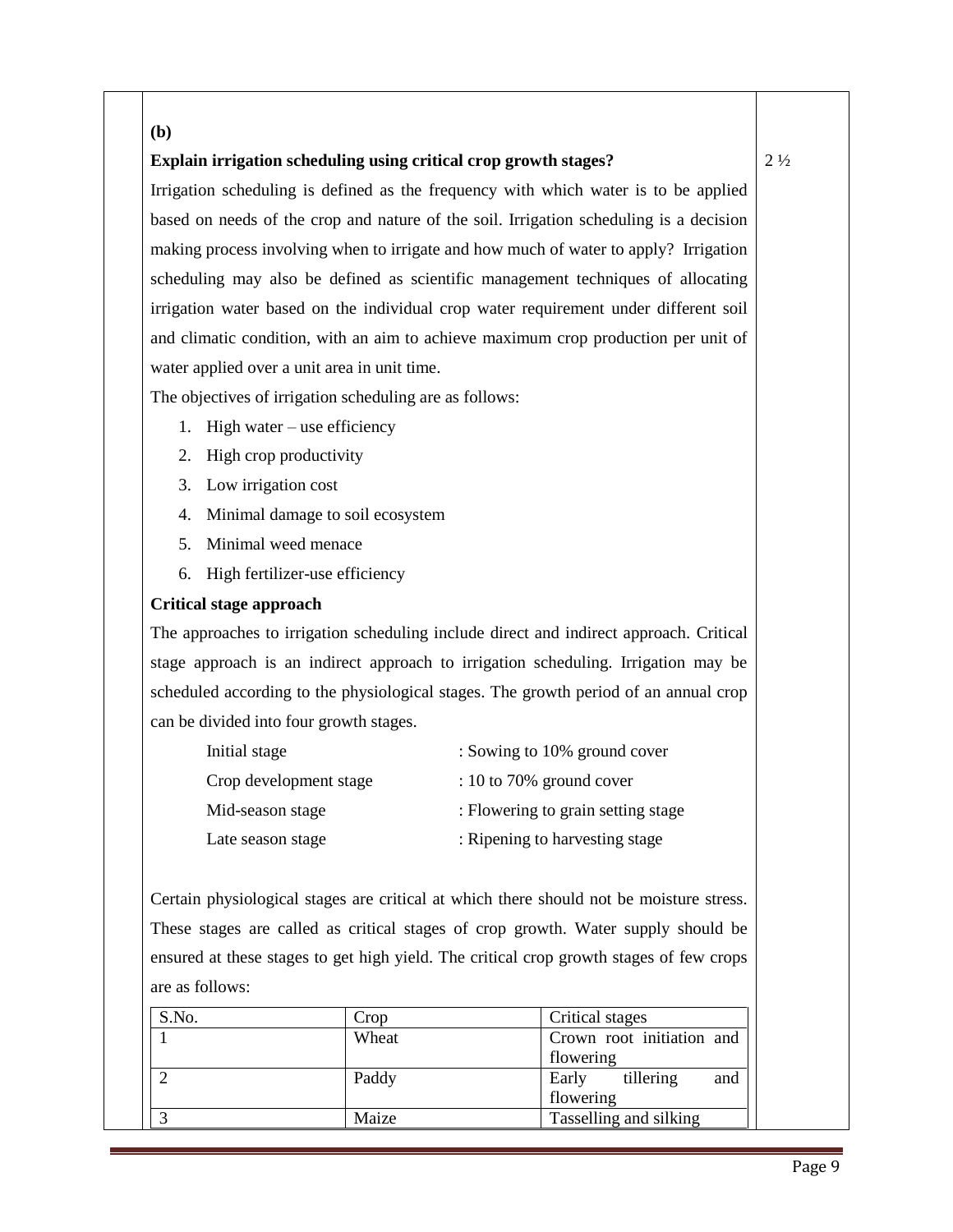|  |  |  |  | ∣ 1 t<br>.<br>анс<br>$\cdot$ |  |
|--|--|--|--|------------------------------|--|
|--|--|--|--|------------------------------|--|

**(c)**

Drip irrigation is one of the latest methods of irrigation. Drip irrigation involves application of water near the plant roots at short intervals through a network of piping system. It allows an irrigator to limit watering closely to the consumptive use of the plants. The crop yields are higher by adopting this method on account of increased water use efficiency. The water conveyance and application losses are minimized in this irrigation method. It is suitable for water scarcity and salt affected soils. Drip irrigation is highly suitable to wide spaced and high value crops like coconut, grapes, lime, banana, vegetables, mango, pomegranate, etc.

## **Components of drip irrigation system:**

- 1. A drip irrigation system consists of a pump or overhead tank, main line, submains, laterals and emitters. The mains, sub-mains and laterals are usually made of black PVC (poly vinyl chloride) tubing.
- 2. The main line delivers water to the sub-mains and the sub-mains to the laterals.
- 3. The emitters which are attached to the laterals distribute water for irrigation.
- 4. Other components include pressure regulator, filters, valves, water meter, fertilizer application components, etc.,

# **Pump**

The pump creates the pressure necessary to force water through the components of the system. Centrifugal pump operated by engines or electric motors are commonly used. The laterals may be designed to operate under pressures as low as  $0.15$  to  $0.2$  kg/cm<sup>2</sup> and as large as 1 to 1.75 kg/cm<sup>2</sup>.

# **Chemical tank**

A tank may be provided at the head of the drip irrigation systems for applying fertilizers, herbicides and other chemicals in solution directly to the field along with irrigation water.

# **Filter**

It is an essential part of drip irrigation system. It prevents the blockage of pipes and drippers/emitters. The filter system consists of valves and a pressure gauge for regulation and control.

## **Emitters**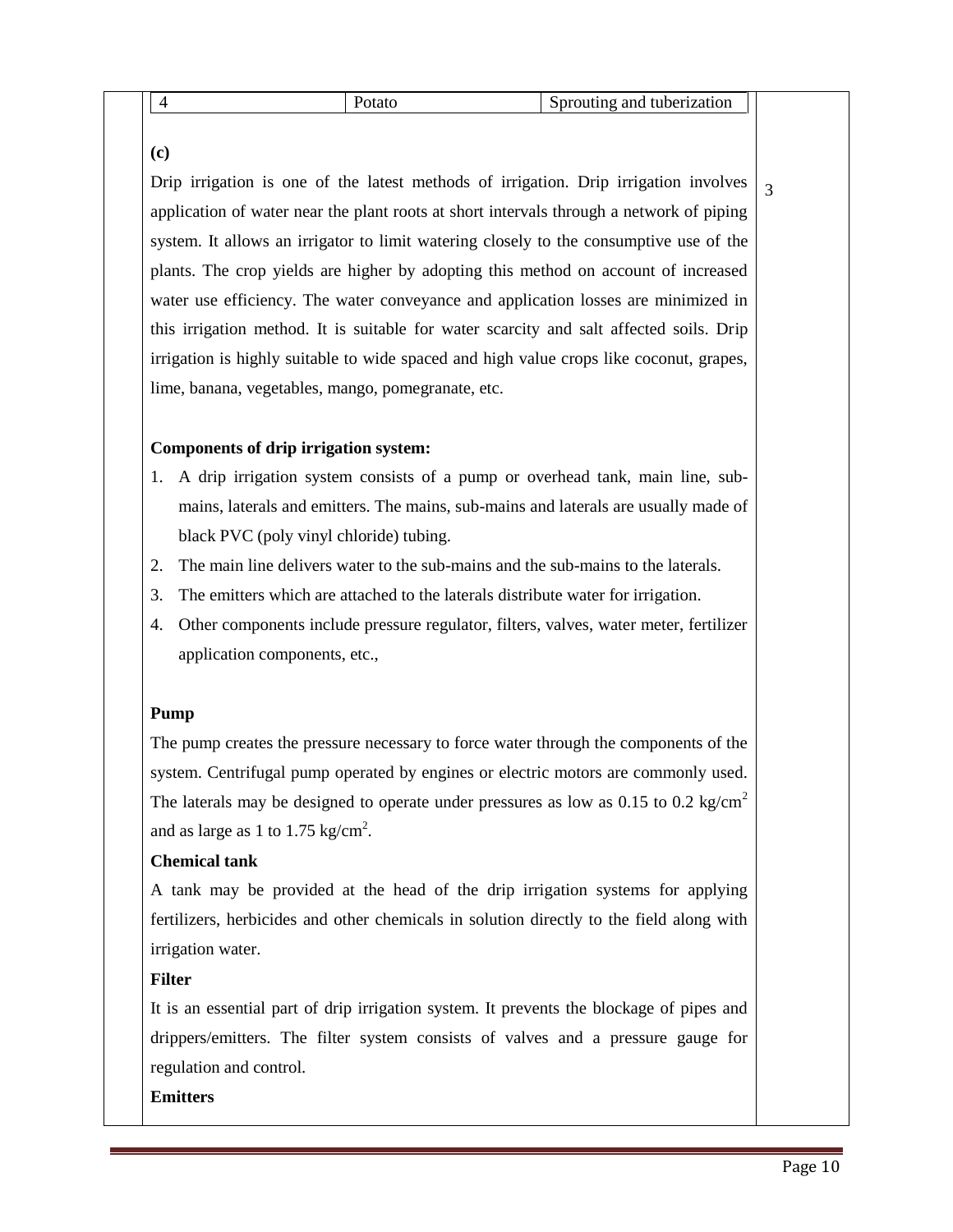|    | Drippers are provided at regular intervals on the laterals. The drippers allow water to                  |  |  |  |  |
|----|----------------------------------------------------------------------------------------------------------|--|--|--|--|
|    | trickle out at very low rates. The amount of water dripping out of each emitter in a                     |  |  |  |  |
|    | unit time will depend on the pressure and size of the opening. The water coming out of                   |  |  |  |  |
|    | the emitters is almost at atmospheric pressure.                                                          |  |  |  |  |
|    |                                                                                                          |  |  |  |  |
|    | Diagram or drip irrigation                                                                               |  |  |  |  |
| 17 | (a)                                                                                                      |  |  |  |  |
|    | A jelly is a semi-solid product prepared by boiling a clear, strained solution of pectin<br>$\mathbf{1}$ |  |  |  |  |
|    | containing fruit extract, free from pulp, after the addition of sugar and acid.                          |  |  |  |  |
|    |                                                                                                          |  |  |  |  |
|    | (b)                                                                                                      |  |  |  |  |
|    | Raw material, ingredients, machinery required                                                            |  |  |  |  |
|    | Fresh ripe guava,<br>1.                                                                                  |  |  |  |  |
|    | Sugar, Citric acid<br>2.                                                                                 |  |  |  |  |
|    | Guava: Sugar: Citric acid :: 1kg : 750gm: 3.0 gm<br>3.                                                   |  |  |  |  |
|    | Stainless steel knives, ladle utensils for cooking and mixing, wide mouthed<br>4.                        |  |  |  |  |
|    | glass bottles, sterilization tank, juicer/basket press, bhatti/LPG stove/boiler,                         |  |  |  |  |
|    | Thermometer, Jelmeter or Refractometer, etc.                                                             |  |  |  |  |
|    | Preparation of guava jelly                                                                               |  |  |  |  |
|    | 1) Select sound, mature fruits, wash thoroughly and cut them in small pieces                             |  |  |  |  |
|    | along with peel (peel contains maximum pectin).                                                          |  |  |  |  |
|    | Add sufficient water so that the pieces are dipped in water and add citric acid<br>2)                    |  |  |  |  |
|    | 1.5 to 2 $g/kg$ fruits.                                                                                  |  |  |  |  |
|    | Boil the mass gently so as to enable release of pectin.<br>3)                                            |  |  |  |  |
|    | Repeat the process 2-3 times for complete extraction of pectin.<br>4)                                    |  |  |  |  |
|    | Strain the mass through a muslin cloth to separate the extract. Do not<br>5)                             |  |  |  |  |
|    | squeeze, only strain all the extracts.                                                                   |  |  |  |  |
|    | Collect only the supernatant.<br>6)                                                                      |  |  |  |  |
|    | Determination of pectin content: The pectin content of the strained extract is<br>7)                     |  |  |  |  |
|    | usually determined by one of the following two methods.                                                  |  |  |  |  |
|    | Alcohol test:<br>a)                                                                                      |  |  |  |  |
|    | b) Jelmeter test The reading of the <i>level</i> of extract in the jelmeter is                           |  |  |  |  |
|    | noted. This figure indicates how many parts of sugar are to be added                                     |  |  |  |  |
|    | to one part of juice.                                                                                    |  |  |  |  |
|    | If the pectin contents are poor, concentrate the extract till it gives test of high<br>8)                |  |  |  |  |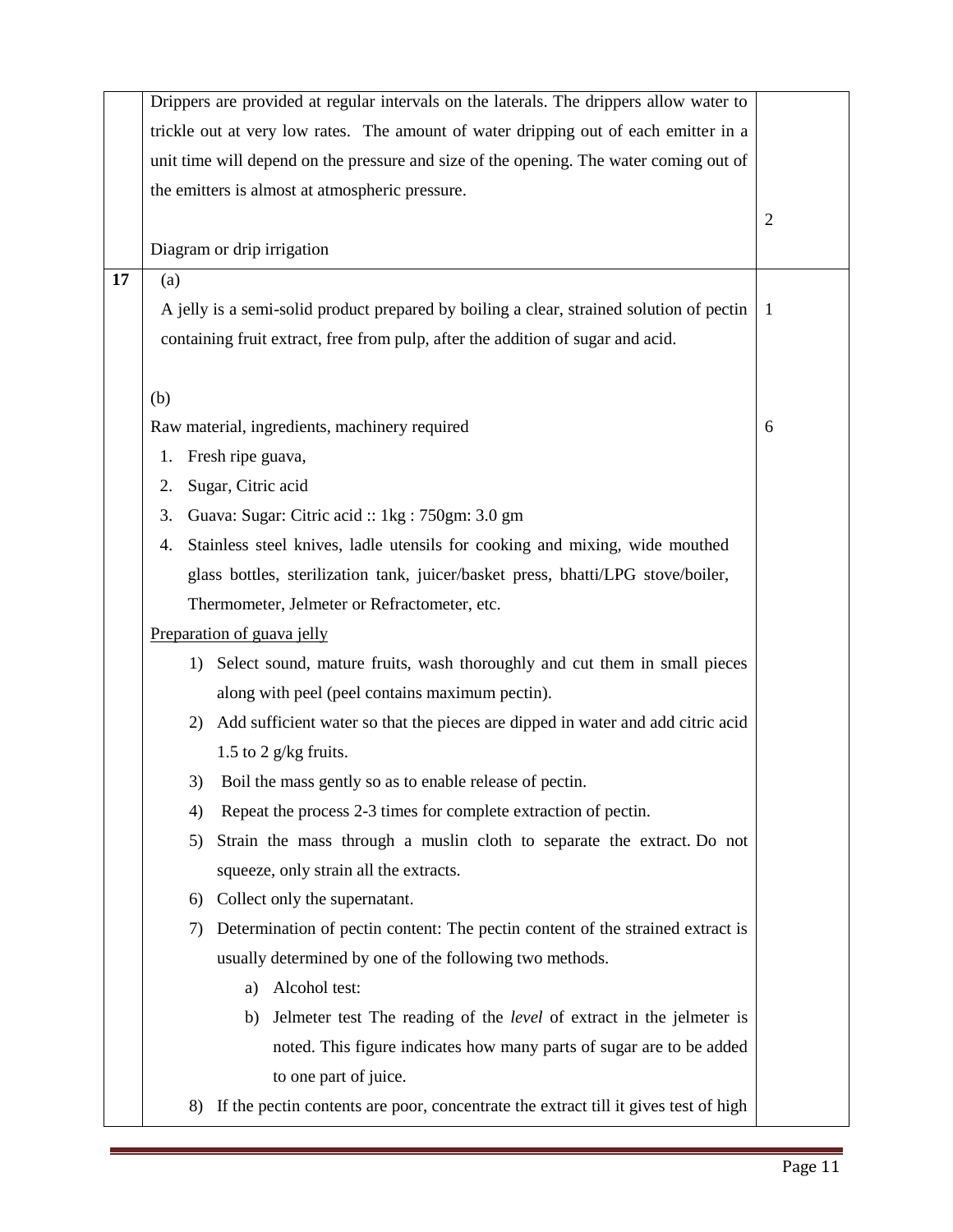|    | pectin or if required add the pectin externally.                                                       |  |                             |                                                                                  |  |                    |
|----|--------------------------------------------------------------------------------------------------------|--|-----------------------------|----------------------------------------------------------------------------------|--|--------------------|
|    | 9) Cooking is carried till end point reaches. The end-point of a jelly can be                          |  |                             |                                                                                  |  |                    |
|    |                                                                                                        |  |                             |                                                                                  |  |                    |
|    | judged by using any of the following methods:                                                          |  |                             |                                                                                  |  |                    |
|    | Cold plate test<br>a)                                                                                  |  |                             |                                                                                  |  |                    |
|    | Sheet or flake test<br>b)                                                                              |  |                             |                                                                                  |  |                    |
|    | Temperature of boiling mixture: At end point the temperature of<br>c)                                  |  |                             |                                                                                  |  |                    |
|    | boiling jelly is around $105.5^{\circ}$ C.                                                             |  |                             |                                                                                  |  |                    |
|    | 10) Pour the finished jelly into clean, dry, pre-sterilized jars.                                      |  |                             |                                                                                  |  |                    |
|    | 11) Allow the product to cool and seal the jar air-tight with a layer of molten                        |  |                             |                                                                                  |  |                    |
|    | paraffin wax.                                                                                          |  |                             |                                                                                  |  |                    |
|    | 12) Label and store in a cool and dry place.                                                           |  |                             |                                                                                  |  |                    |
|    |                                                                                                        |  |                             |                                                                                  |  |                    |
|    | (c)                                                                                                    |  |                             |                                                                                  |  |                    |
|    | FPO specifications for jelly                                                                           |  |                             |                                                                                  |  |                    |
|    | Fruit contents<br>Not less than 45%                                                                    |  |                             |                                                                                  |  | $\frac{1}{2}x$ 6   |
|    |                                                                                                        |  | Total soluble solids        |                                                                                  |  | $(\text{any six})$ |
|    |                                                                                                        |  | 3. Preservatives            | Not less than $65\%$ (w/w)<br>Sulphur dioxide (Not more than 40 ppm)             |  |                    |
|    |                                                                                                        |  |                             | Benzoic acid (Not more than 200 ppm)                                             |  |                    |
|    | 4.                                                                                                     |  | Synthetic sweetening agents | Not permitted                                                                    |  |                    |
|    |                                                                                                        |  | 5. Fermentation test        | Negative                                                                         |  |                    |
|    |                                                                                                        |  | 6. Organoleptic test        | Retain flavour of original fruit and free                                        |  |                    |
|    |                                                                                                        |  |                             | from burnt or other objectionable flavour<br>Absent                              |  |                    |
| 18 | 7. Crystallization<br>Agro climatic requirement: In India, button mushrooms are grown seasonally<br>a) |  |                             |                                                                                  |  |                    |
|    |                                                                                                        |  |                             | and in environment controlled cropping houses. White button mushroom             |  |                    |
|    | requires $20-28$ <sup>o</sup> C for vegetative growth (spawn run) and 12-18 <sup>o</sup> C for         |  |                             |                                                                                  |  |                    |
|    |                                                                                                        |  |                             |                                                                                  |  |                    |
|    | reproductive growth; relative humidity of 80-90% and enough ventilation                                |  |                             |                                                                                  |  |                    |
|    | during cropping. Seasonally, it is grown during the winter months in the north-                        |  |                             |                                                                                  |  |                    |
|    | west plains of India and for 8-10 months in a year on the hills. However, with                         |  |                             |                                                                                  |  |                    |
|    | the advent of modern cultivation technology it is now possible to cultivate this                       |  |                             |                                                                                  |  |                    |
|    | mushroom anywhere in India.                                                                            |  |                             |                                                                                  |  |                    |
|    | Varieties / Strains: The strains which are mostly cultivated in India are S-11,<br>b)                  |  |                             |                                                                                  |  |                    |
|    | TM-79, Horst H3, Ooty 1 and Ooty (BM) 2.                                                               |  |                             |                                                                                  |  |                    |
|    | Casing: The compost beds after complete spawn run should be covered with a<br>C)                       |  |                             |                                                                                  |  | $\overline{2}$     |
|    | layer of soil (casing) about 3-4 cm. thick to induce fruiting. The casing material                     |  |                             |                                                                                  |  |                    |
|    | should have high porosity, water holding capacity and pH 7-7.5. Mixtures like                          |  |                             |                                                                                  |  |                    |
|    |                                                                                                        |  |                             | garden loam soil and sand $(4:1)$ ; decomposed cowdung and loam soil $(1:1)$ and |  |                    |
|    |                                                                                                        |  |                             |                                                                                  |  |                    |